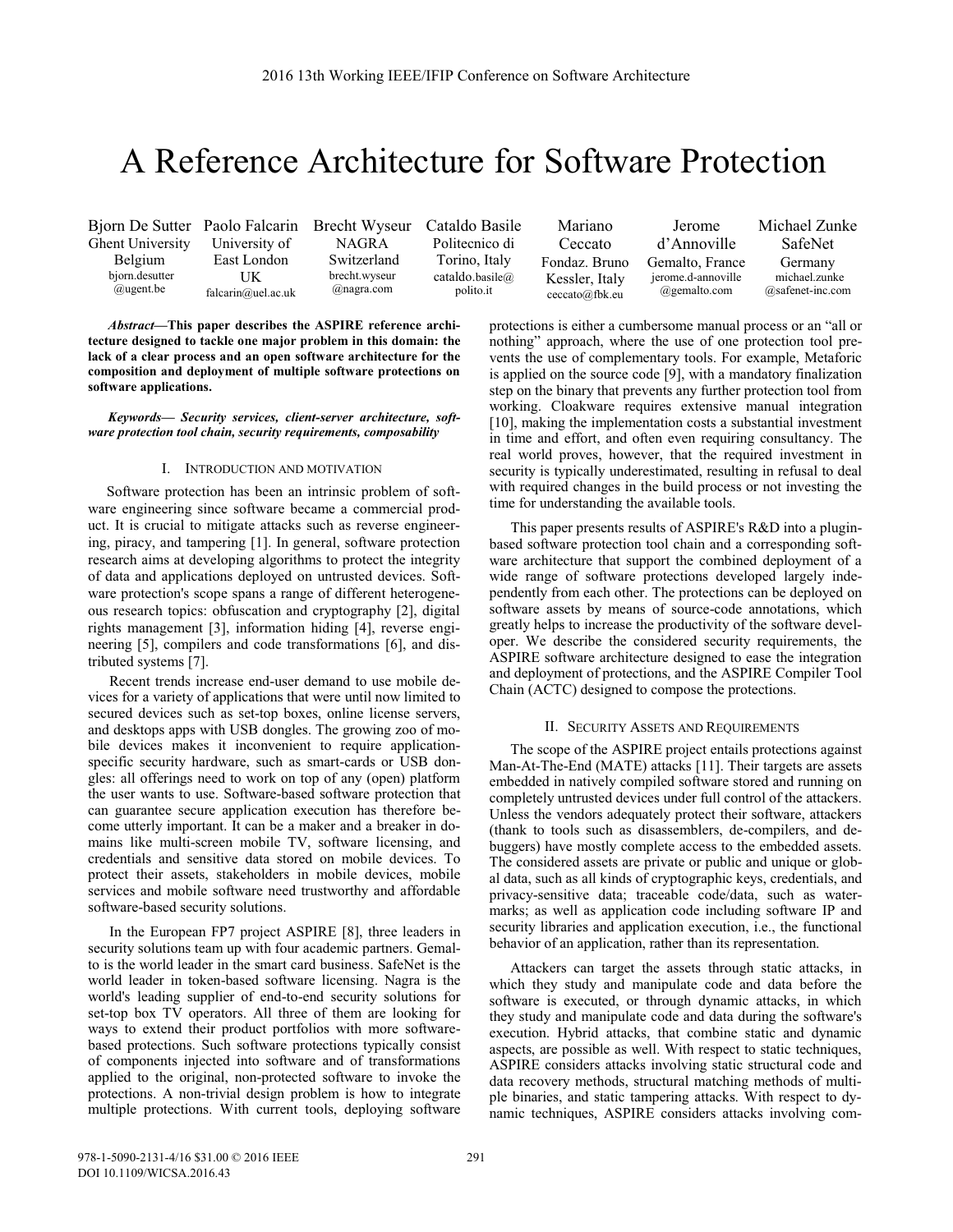munication channels (spoofing, sniffing, replay), fuzzing, debugging, dynamic structure and data analysis, and dynamic tampering attacks such as code injection.

Providing full protection against such attacks is impossible, as the attacker is assumed to have full access and control. Our goal is hence to delay an attacker, to increase his required investment for identifying an attack path, and to make it harder to exploit an identified path in a profitable manner. To that extent, it is necessary to combine multiple lines of defense: combinations of many forms of protections that not only protect the original assets in the application, but also each other. In a sense, the correct deployment of a protection becomes an asset itself that needs just as much protection in order to resist determined attackers. ASPIRE proposes five lines of defense: data hiding (data obfuscation and white-box crypto), code hiding (code obfuscations, instruction set customization, serverside execution, and on-the-fly code downloading), antitampering (code guards and anti-debugging), remote attestation, and renewability. The latter denotes technique to generate not one, but multiple, renewed software instances. It includes spatial diversification to limit the scale at which an attack path can be exploited, and temporal diversification to limit the attacker's window of opportunity to exploit an attack path. In an application, all the protections combined together should ideally protect all potential attack paths on all the embedded assets. As most forms of protection come with a significant run-time overhead and possibly with significant impact on the software development life cycle (SDLC), developers also have to trade off the provided protection for other criteria.

In this scope, an initial set of requirements was elicited from three industrial use cases: a DRM library for Android's DRM framework, a software license manager for Android Dalvik apps, and a one-time password generator. The resulting requirements were then generalized to serve a wider list of applications. We specified three types of security requirements.

**Non-functional security requirements** are properties the protected application must possess. They specify how the application needs to behave and impose constraints on how the application needs to be protected. If the unprotected application does not meet them with respect to the embedded assets, the ASPIRE compilation infrastructure will need to ensure that the implementation is modified or compiled such that the protected application comprises these properties. The non-functional security requirements include confidentiality, integrity, privacy, non-repudiation, and execution correctness.

The validation of these requirements is challenging, as many requirements lack a commonly agreed validation methodology. In the ASPIRE project, we try to combine attack modelling, software complexity metrics (incl. metrics to measure resilience against tools in the attacker's tool box), and security audits by industry security experts to address this issue.

**Functional security requirements** are security services that need to be provided by the application and its supporting ecosystem. With the latter, we define the complete system setup that includes a Trusted Entity. With this Trusted Entity, we capture the entity that hosts security services such as the remote attestation verification, the distribution of updates, etc. In most cases, the Trusted Entity is controlled by the Application Vendor and its role is to ensure trustworthy execution of the ASPIRE-protected (client-side) application. Functional security requirements are system requirements that emerge from some security goals, and express which services need to be implemented. If these services are not present in the original (unprotected) application, the ASPIRE compilation infrastructure needs to inject them and enforce their deployment. These security requirements are easy to validate, because the presence of the services in the application can easily be verified. Whereas non-functional security requirements can differ for multiple assets in the same application, the functional requirements are typically whole-application requirements.

Software security assurance is the process of ensuring that software is developed and maintained to operate at a level of security that is consistent with the security goals and other requirements of the SDLC. Hence, **assurance security requirements** describe activities during the entire SDLC to assure that the application is not subject to vulnerabilities. These requirements relate to the build process and the compilation infrastructure itself, in contrast to the previous two classes of requirements, which relate to the target application.

One of the critical assurance security requirements in ASPIRE is the plug-in based nature of its ACTC. This stems on the one hand from the need to reuse existing public or proprietary infrastructure where possible to lower the entry ticket price of software protection, but to support combining that infrastructure with in-house developments on the other hand, to allow its users to differentiate themselves and to support security through obscurity, which today remains popular in practice.

Given the need for multiple lines of defense to protect multiple assets with different requirements, a protection tool chain clearly needs to support the composability of many protections, both at a fine-grained granularity for deploying multiple protections on the same code fragment or data structure, as on a coarse-grained granularity to apply multiple protections on the same application), and in functional compositions where one protection is applied to the code implementing another one.

Our goal is hence to develop a protection tool chain that supports the integration of different protections developed by different partners in a plug-in fashion, and that facilitates their composed deployment through a unique interface consisting of source code annotations that mark the assets in the code, the threats on those assets, and the protections to be deployed. To achieve this goal, there is a clear need to define a reference protection architecture that documents how techniques operate and compose, and the common infrastructure they can build on. For that reason, the ASPIRE consortium investigated considerable effort in the ASPIRE Reference Architecture.

# III. THE ASPIRE REFERENCE ARCHITECTURE

As a basis, we selected the multi-tier architecture structure depicted in Fig. 1. This captures the case where a multitude of client applications connect to a portal infrastructure, which manages the connection to a set of backend servers. The ensemble of the portal infrastructure and backend servers is denoted as the *ASPIRE security server*. We adopt such infrastructure for the client-server communication of our network-based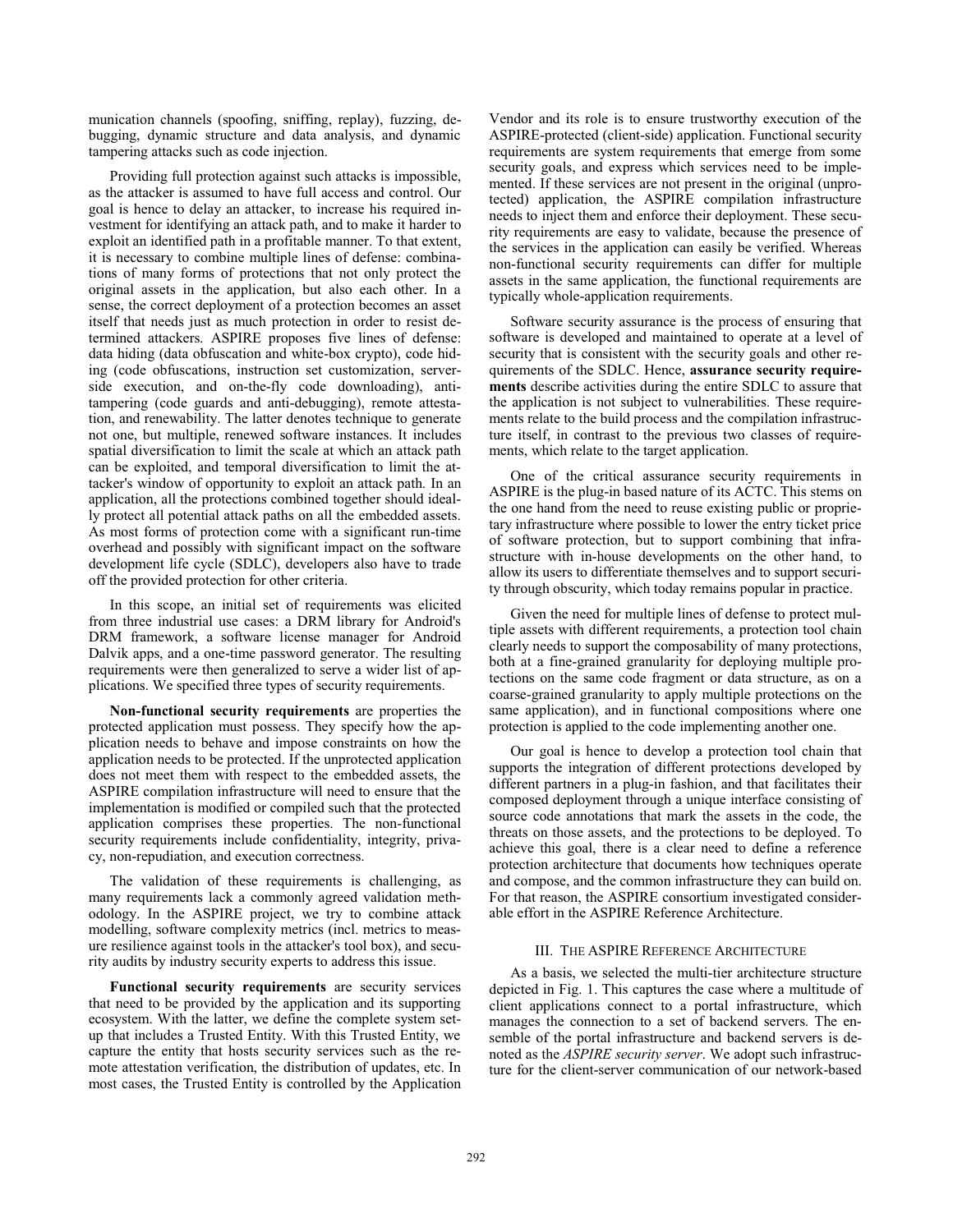protections, and deploy this in parallel to the client-server communication that the original application might already use.



Fig. 1. ASPIRE multi-tier architecture: high-level view.

This approach was selected for many reasons. Firstly, the co-existence of the ASPIRE client-server communication and the original client-server communication minimizes the impact on existing application services. This eases the real-world deployment of protections in many scenarios, for example when time-to-market constraints are met by gradually deploying more protections over time. Additionally, this co-existence minimizes the dependencies between original client-server communications and ASPIRE communications. This is necessary, because of the wide range of applications that ASPIRE targets, of which no a priori assumptions regarding their communications can be exploited. The complete co-existence allows the protections and the online security services to operate on applications that originally were offline applications, or in scenarios where the existing communication cannot be leveraged, e.g., when one-directional satellite communication serving live video cannot be exploited for remote attestation. Last but not least, the application service and the ASPIRE protection service may be the responsibility of different entities and may be running in different server infrastructure facilities.

While we strive for minimal impact on the original clientserver communication, we also support interaction between the original server (if any) and the security services, through the ASPIRE portal. For example, the application server can ask an ASPIRE backend service to obfuscate a key for a particular protected client instance and to send that key. Another interesting use of this interface is an application server requesting a trustworthiness status on particular clients, upon to let the server decide if and how to proceed with the original service.

Secondly, a multi-tier architecture to support the ASPIRE protections was selected because its flexibility, scalability, and reusability. A portal service serves as a terminator for the secure link between protected applications and the server-side; the individual protection services do not need to take the communication protocol details into account. This portal would be a lightweight service that re-directs messages between protected applications and the relevant protection services. As such, protection services can be scaled onto different devices. This supports the adoption of the ASPIRE results in an industrial context. Additionally, this also facilitates concurrent development of protection techniques within the ASPIRE consortium, as protection services can run completely independently and even be embodied in any given form, such as a script, a local process, or a service on a different physical machine – as long as the ASPIRE portal knows how to communicate with them. This logic abstracts the communication for the protection techniques, as shown in Fig.2, to ease their individual development.



Fig. 2. ASPIRE architecture view on single client-server.

To facilitate the communication between the client-side protection technique components and the corresponding serverside support components via the ASPIRE portal (implemented on Nginx [12]), we introduce a special-purpose communication logic: the ASPIRE Client-side Communication Logic (ACCL), relying on curl native HTTP library [13] and on OpenSSL [14] to protect the communication from Man-in-the-Middle attacks.

As for the protocol, the most important aspect is its highlevel behaviour, and in particular how different communications and services are initiated and invoked. From a practical point of view, the best approach would be one in which the individual protected applications take the initiative to query the portal, and where the server-side response then depends on a stateless computation. Indeed, this approach can support many business models as it easily scales due to its statelessness, and as it is independent of the client-side network infrastructure. For example, clients can easily communicate with an HTTP portal while being behind a firewall or while hopping between different networks such as 3G and different Wi-Fi networks.

Along with the simple client-server interaction pattern, we also allow active bi-directional communication between the ASPIRE portal and the communication logic in protected client applications, by using WebSocket [15] . Using this technology, clients can initiate a channel with the ASPIRE portal, which the portal can use at any time during the lifetime of that channel to invoke client-side operations when it wants.

Finally, the ACTC injects a unique ID into each generated instance of the software. The ASPIRE database keeps track of the valid IDs in use, such that the server can deliver the correct security services for each running instance.

#### IV. THE ASPIRE TOOL CHAIN

As shown in Fig. 3, the ACTC comprises (i) plug-ins that rewrite **source code** to deploy protections and that generate additional code to implement certain protections, (ii) a **standard compiler and linker** that can link in additional protection libraries such as the communication libraries discussed in the previous section, and (iii) plug-ins that rewrite all of the **binary code**. The ACTC produces a set of protected binaries and relevant data for deploying the security services: one application